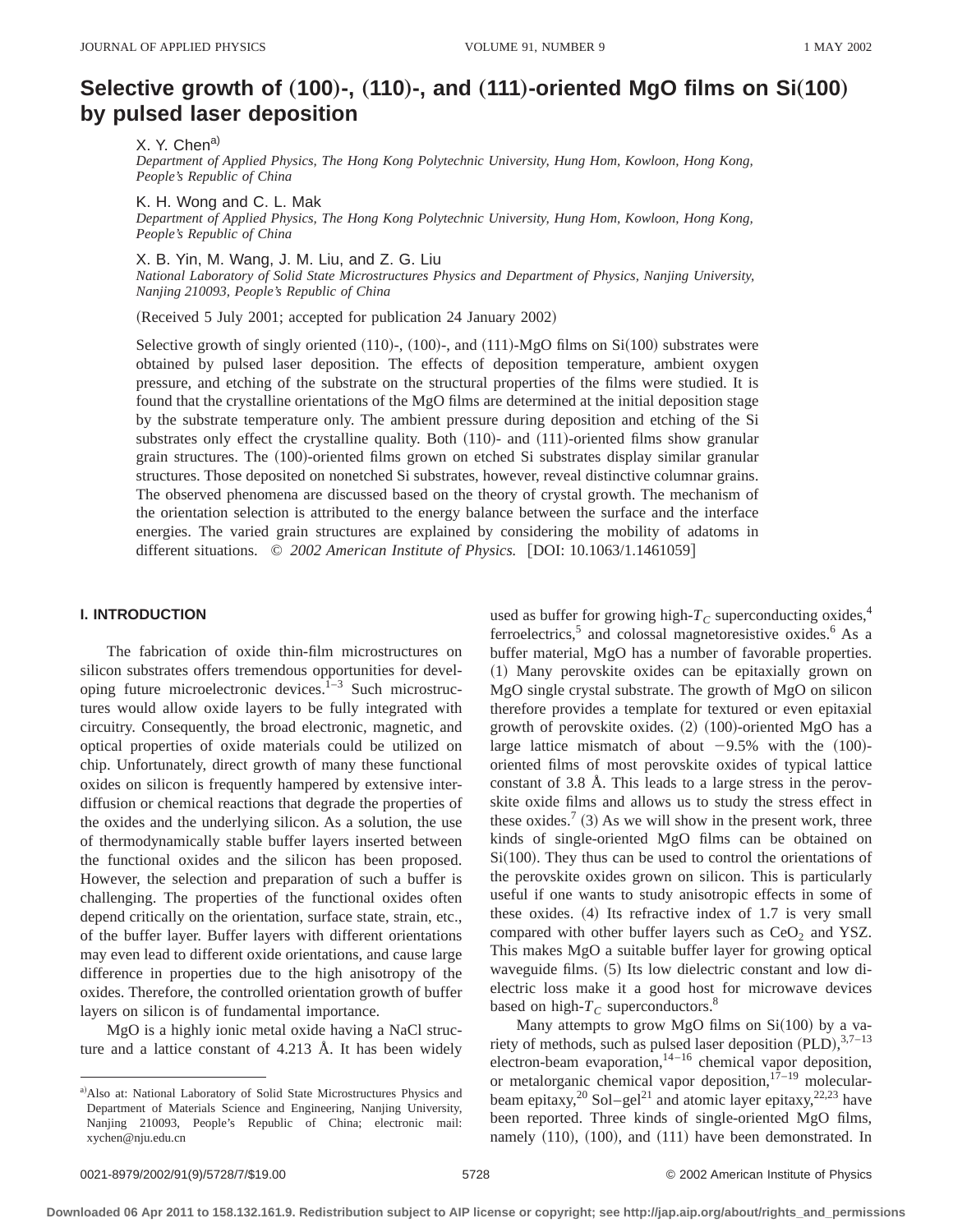

FIG. 1. XRD patterns of MgO films deposited at different initial substrate temperatures on etched  $Si(100)$  under an initial ambient oxygen pressure of  $1 \times 10^{-5}$  Torr. (a), (b), and (c) correspond to the initial substrate temperatures of RT, 550 °C and 700 °C, respectively.

this work, we present the studies on the control of the oriented growth of  $(110)$ -,  $(100)$ -, and  $(111)$ -MgO films on  $Si(100)$  by the PLD method.

The basic idea of the orientation control of the film is based on the general theory of film growth. The orientation of the crystalline film is determined, to a large extent, at the nucleation stage of film growth. The deposition temperature plays an important role at that stage. It was found that different deposition temperatures actually lead to different crystalline orientation in the present  $MgO/Si(100)$  system. However, if the deposition temperature is too low throughout the film growth process, the resulting films may have very poor crystalline quality or even become amorphous. So a two-step method was used to circumvent the problem. The first step aims to form a seed layer of desired orientation. The second step helps to improve the crystalline quality as the film grows thicker. The effects of the ambient pressure and substrate etching on the crystallinity of the grown films were also studied.

# **II. EXPERIMENTS**

The deposition of MgO films were carried out by PLD (KrF excimer laser, 248 nm wavelength, and 5 Hz repetition rate) in a stainless chamber with base pressure of 2  $\times 10^{-6}$  Torr. The laser fluence was about 2 J/cm<sup>2</sup>. The targets were prepared by sintering pellets of ultrafine MgO powder obtained from treated commercial MgO mineral powder with purity of 99.99% by a wet chemical method. The aim of the chemical treatment was to further reduce the size of the powder so that strong and dense MgO targets could be produced. The substrate was positioned parallel to and at a distance of about 4 cm from the target. Two kinds of silicon wafers were used. One was  $Si(100)$  covered with na-



FIG. 2. XRD patterns of MgO films deposited with the same experimental conditions as that in Fig. 1 except that the substrates used here were not etched.

tive oxides. The other was  $Si(100)$  with surface oxides removed by dipping the wafer in 1:20  $HF/H_2O$  solution for 5 min.

The total deposition time for each sample was 18 min. During the initial 3 min. which was assigned as the first step, the substrate temperature and the ambient oxygen pressure were set at an initial desired value. The deposition in the remaining 15 min. formed the second step, in which the deposition temperature and the ambient pressure may have been changed to new values. In the present work, three initial deposition temperatures of room temperature (RT),  $550 \degree C$ and 700 °C and two initial ambient oxygen pressures, 1  $\times 10^{-5}$  and  $2\times 10^{-4}$  Torr were explored. The substrate temperature in the second step was 650 °C for samples grown at RT initially. Samples grown at the other two initial substrate temperatures were kept at the same initial temperature throughout the second step. The ambient oxygen pressure in the second step was always set at  $2 \times 10^{-4}$  Torr. In order to study the effect of the surface state of the substrate on film growth, etched and nonetched  $Si(100)$  substrates were used in parallel for every deposition.

The orientation and crystalline quality of the films were measured by the  $\theta$ -2 $\theta$  and  $\omega$  scans of x-ray diffraction (XRD). The film thickness was measured by an  $\alpha$ -step profiler. The surface morphology was examined by atomic force microscopy and scanning electron microscopy (SEM).

# **III. RESULTS**

The deposition rate, obtained by dividing the film thickness by the total number of laser shots used, was about 0.2 Å per pulse. It was almost independent of ambient oxygen pressure and deposition temperature.

Figure 1 shows the XRD patterns of MgO films deposited at different substrate temperatures on etched Si substrate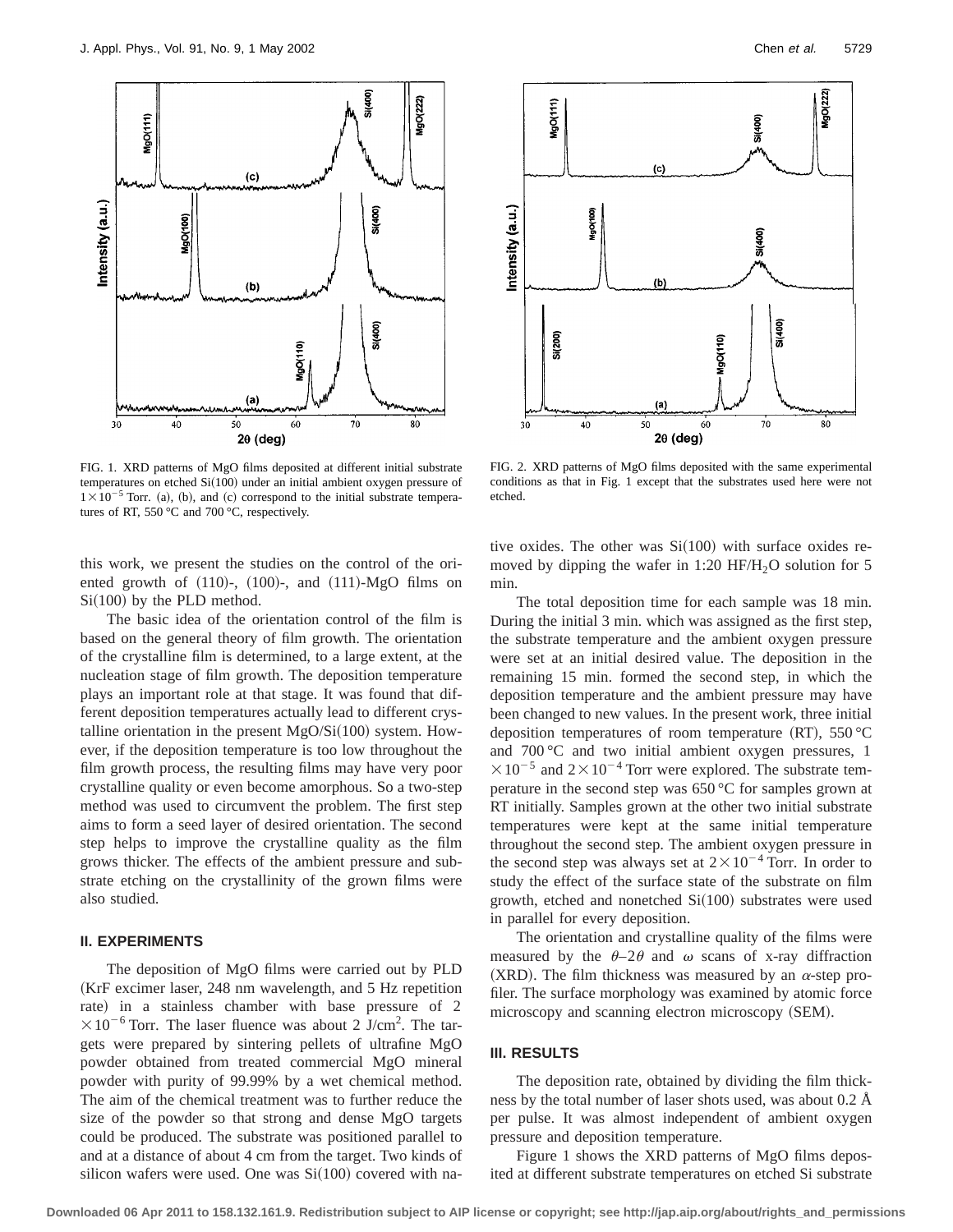

FIG. 3. XRD patterns of MgO films deposited on etched  $Si(100)$  under an initial ambient oxygen pressure of  $2 \times 10^{-4}$  Torr. (a), (b), and (c) carry the same meaning as those in Fig. 1.

under an initial ambient oxygen pressure of  $10^{-5}$  Torr. It indicates that the MgO film crystallized in the  $(110)$  orientation during the initial deposition at RT,  $(100)$  orientation at 500 °C, and  $(111)$  orientation at 700 °C.

Figures 2–4 are similar to Fig. 1 but corresponding to the different initial ambient oxygen pressure and substrate surface treatment (etching). Figures  $2-4$  show that the orientation of the as-grown films was not effected by the ambi- ent oxygen pressure and substrate surface state, but was de-



FIG. 4. XRD patterns of MgO films deposited with the same experimental conditions as that in Fig. 3 except that the substrates used here were not etched.



FIG. 5. Rocking curves of the (110)-oriented MgO films prepared under different initial ambient pressure and substrate surface condition. The initial ambient oxygen pressure was  $1 \times 10^{-5}$  Torr for (a) and (c), and 2  $\times 10^{-4}$  Torr for (b) and (d). (a) and (b) correspond to etched substrates and  $(c)$  and  $(d)$  to the nonetched substrates.

termined by the deposition temperature during the initial growth stage alone.

Figures  $5-7$  are rocking curves of the  $(110)$ -,  $(100)$ -, and  $(111)$ -oriented MgO films prepared at different initial ambient pressures and substrate surface states. For both the  $(110)$ and  $(100)$ -oriented films, low initial growth ambient pressure resulted in rocking curves of a narrower full width at half maximum (FWHM). Etching of the Si substrate, on the other hand, had no observable effect on the crystalline quality.

In comparison, the  $(111)$ -oriented MgO films show, on the whole, a much narrower FWHM and are less sensitive to the initial deposition pressure than both the  $(110)$ -MgO and  $(100)$ -MgO films. In addition, etched Si substrates appear to improve the crystalline orientation for  $(111)$ -MgO films deposited at the initial pressure of  $10^{-5}$  Torr. These are evident if one compares the FWHM of the rocking curves depicted in Figs. 7(a) and 7(c). For the  $(111)$ -MgO films grown at 2  $\times 10^{-4}$  Torr initial pressure, the results are quite the opposite. Etched Si substrates turn out less oriented  $(111)$ -MgO films [Fig.  $7(a)$ ].

Figure 8 presents the typical AFM images of the three kinds of oriented MgO films. From Fig. 8, it can be seen that the grain size was about  $10-20$  nm for the  $(110)$ -,  $100-200$ nm for the  $(100)$ -, and 300–500 nm for the  $(111)$ -oriented films.

**Downloaded 06 Apr 2011 to 158.132.161.9. Redistribution subject to AIP license or copyright; see http://jap.aip.org/about/rights\_and\_permissions**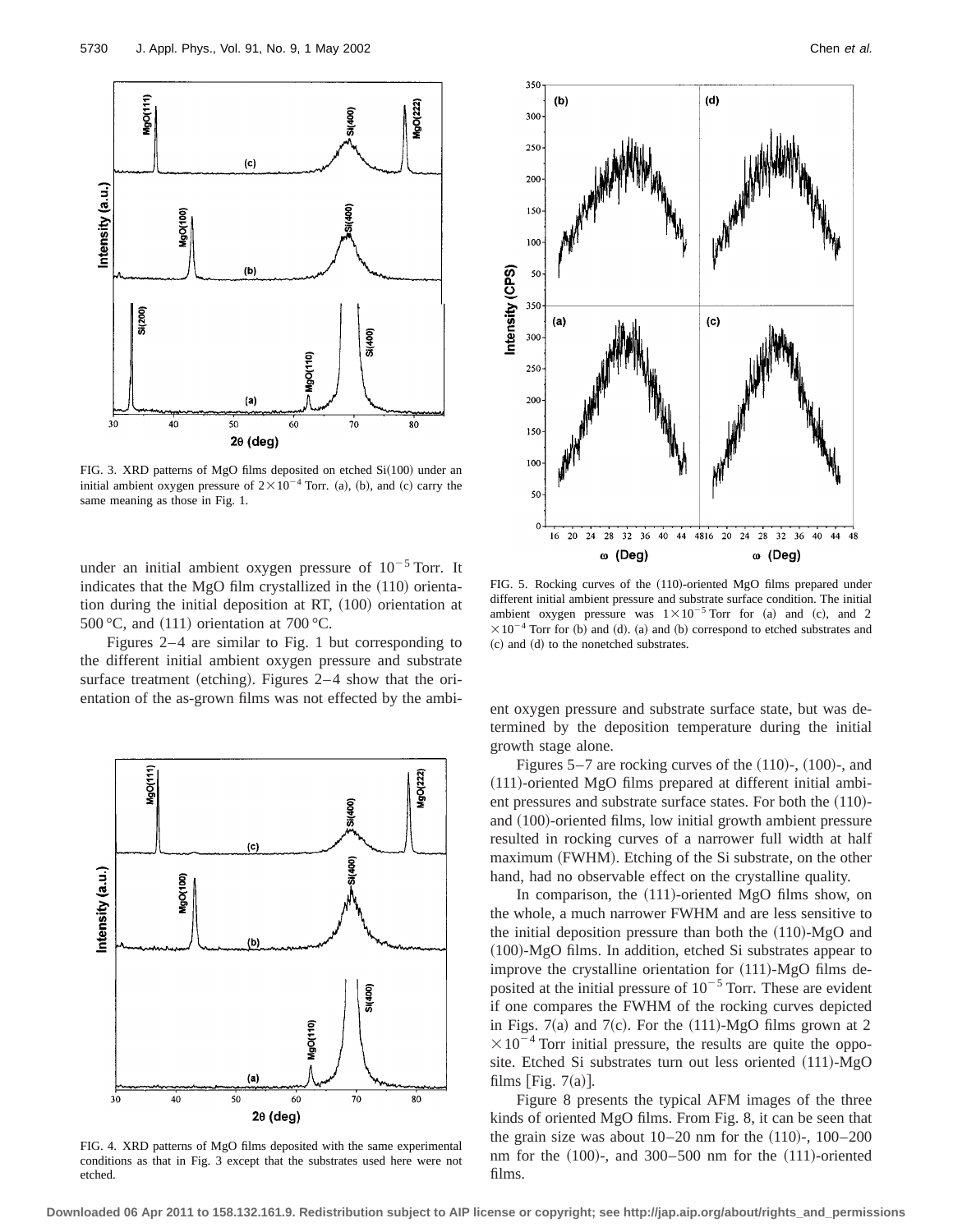32

o (Deg)

 $(d)$ 

 $(c)$ 



4 8  $12$ ω (Deg) FIG. 6. Rocking curves of the (100)-oriented MgO films prepared under

different initial ambient pressure and substrate surface condition. The meaning of the  $(a)$ – $(d)$  is the same as those in Fig. 5.

FIG. 7. Rocking curves of the (111)-oriented MgO films prepared under different initial ambient pressure and substrate surface condition. The meaning of the  $(a)$ – $(d)$  is the same as that in Fig. 5.

 $16$ 20 24  ${\bf 28}$ 30  $\bf 8$  $\overline{12}$  $16\,$  $20$  $24$ 28

ω (Deg)

 $(b)$ 

2500

2000

1500

1000

500

 $\mathfrak{o}$ 

2500

2000

1500

1000

500

 $(a)$ 

Intensity (CPS)

SEM photographs of the cross section of MgO films are shown in Figs. 9–11. The top layers are  $LaNiO<sub>3</sub>$  thin films. Both the  $(110)$ - and  $(111)$ -oriented MgO films show granular grain structures, as depicted in Figs.  $9$  and 10. For the  $(100)$ oriented films, the grain structures appear to be dependent on the surface state of the Si substrates. Those grown on etched Si substrates on the other hand, reveal granular grain structures. However, the film on nonetched Si substrate showed of columnar grain structures. They are shown in Figs.  $11(a)$  and  $11(b)$ , respectively.

The surfaces of all three kinds of films were very smooth and devoid of droplets or particulates. As an example, a SEM photograph of the surface of a  $(100)$ -oriented MgO film is shown in Fig. 12.

## **IV. DISCUSSION**

### **A. Nucleation mechanism**

#### **1. (110)-oriented films**

The growth of  $(110)$ -oriented MgO films involves two steps. The first step is deposition at RT for the first 3 min. It is followed by a second step of deposition at  $650^{\circ}$ C for 15 min. At the end of the first step, the films are about 18 nm thick. They are amorphous due to the very low substrate temperature. In the time between the first and the second steps, during which the substrates are gradually heated to 650 °C, nucleation, i.e., the formation and growth of crystallites, is homogeneously taking place throughout the volume of the amorphous films. For convenience, the nucleation is denoted as *internal nucleation*. It belongs to the so-called solid–solid transformations, which means that the crystal grows from a solid state. $24$  This kind of nucleation has two specific characteristics. One is that the substrate surface has no important effect at all because the nucleation takes place throughout the volume of the amorphous phase. The other is that the mobility of the particles in the solid–solid transformations is limited.<sup>24</sup>

In the second step, during which the substrate temperature is kept at 650 °C, the nucleation and the formation of crystallites can be accomplished soon after the ablated Mg and O species have arrived on the surface of the film. So the nucleation mainly takes place on the film surface. We refer to this process as the *surface nucleation*. It is a kind of heterogeneous nucleation and is dependent on the substrate surface.<sup>24</sup>

The internal nucleation mechanism is more important in determining the orientation and the grain structure of the final  $(110)$ -oriented MgO films. The validity of the nucleation mechanism discussed herein is supported by the experimental results on the gain size. The grain size of a film is in general dependent positively on the deposition temperature. For the  $(110)$ -oriented films, there are two characteristic temperatures involved. One was RT for the initial 3 min and the other was 650 °C for the remained 15 min. If the grain size was determined during the second step, it should be larger than that of the  $(100)$ -oriented films, which were deposited at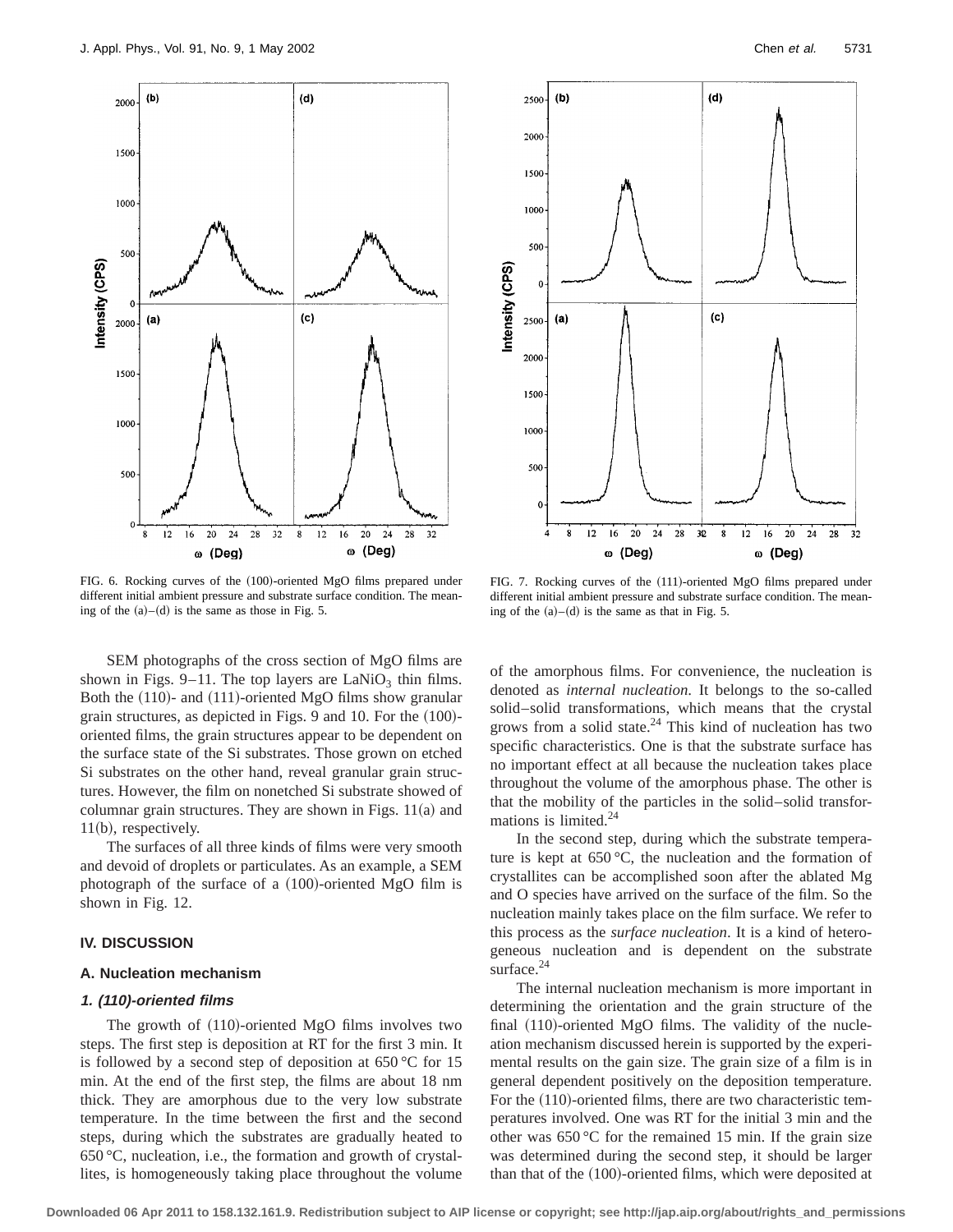

films. Note the actual size is  $2\times2 \ \mu m^2$  for (a) and  $5\times5 \ \mu m^2$  for (b) and (c).

 $550 °C$  for the whole 18 min. However, the grain size (about  $10-20$  nm) of the final  $(110)$ -oriented MgO films is one order of magnitude less than that  $(100–200 \text{ nm})$  of the  $(100)$ oriented films, as shown in Fig. 8. This indicates that the nucleation and the growth prior to the second step determine the grain structures of the final  $(110)$ -oriented films. The remarkably small grain size in  $(110)$ -oriented films is a typical characteristic of the solid–solid transformations.

# **2. (100)- and (111)-oriented films**

For the  $(100)$ - and  $(111)$ -oriented films, which were deposited at 550 °C and 700 °C for the whole growing process,



FIG. 9. SEM photographs of cross section of the LaNiO<sub>3</sub>/(110)-MgO/Si heterostructure. The MgO film was deposited on nonetched Si substrate under the initial ambient pressure of  $1 \times 10^{-5}$  Torr.

respectively, the growth mechanism involves surface nucleation. The resulting grain structures are markedly different from those in  $(110)$ -oriented films.

## **B. Oriented growth**

When a material is deposited on a certain substrate surface, a film with preferred orientation is often formed. The orientation is usually temperature dependent. This phenomenon has been observed in a wide range of material systems such as  $Pt/MgO<sup>25</sup>$  YBCO/SrTiO<sub>3</sub>(LaAlO<sub>3</sub> or YSZ),<sup>26</sup>  $Y_2O_3/Si$ ,<sup>27</sup> MgO/Si,<sup>9,10,13–16,18,19</sup> Gd<sub>2</sub>O<sub>3</sub>/Si,<sup>28</sup> and TiN/Si,<sup>29</sup> etc. However, the relation between the film orientation and the deposition temperature appears to be complex. It was often interpreted by considering the energy balance between interface, surface, and strain energies of the islands during the nucleation stage. Here, we use a similar concept to explain the selective growth of oriented MgO films on Si obtained in our experiments.

From the XRD  $\theta$ –2 $\theta$  scan measurements, it is clear that the all three kinds of oriented MgO films have the same lattice constant as that of the bulk MgO. This means that the strain energy is negligible. Therefore, the balance between the surface and interface energy will determine the preferred grain orientation in the present MgO/Si system.

For the  $(110)$ -oriented films, the orientation is governed by the internal nucleation mechanism as discussed herein. In FIG. 8. AFM images of (a) (110)-, (b) (100)-, and (c) (111)-oriented MgO<br>films. Note the actual size is  $2\times 2$ ,  $m^2$  for (a) and  $5\times 5$ ,  $m^2$  for (b) and (c)  $m^2$  for (h) and (c)



FIG. 10. SEM photographs of cross section of the  $\text{LaNiO}_3 / (111)$ -MgO/Si heterostructure. The MgO film was deposited on nonetched Si substrate under the initial ambient pressure of  $1 \times 10^{-5}$  Torr.

**Downloaded 06 Apr 2011 to 158.132.161.9. Redistribution subject to AIP license or copyright; see http://jap.aip.org/about/rights\_and\_permissions**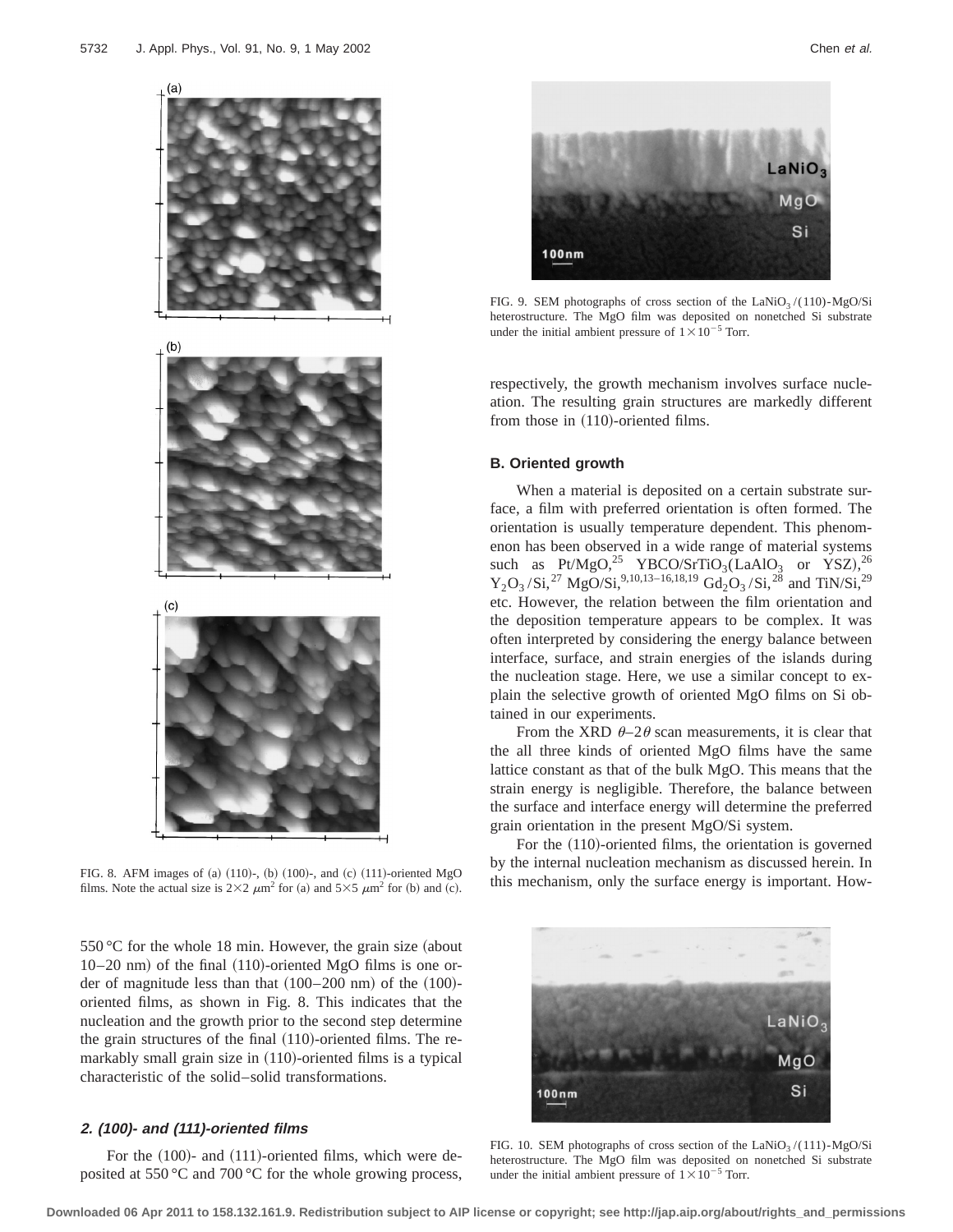

FIG. 11. SEM photographs of cross section of the  $\text{LaNiO}_3 / (100) \text{-} \text{MgO/Si}$ heterostructure. The MgO film was deposited on etched (a) and nonetched Si substrate (b) under the initial ambient pressure of  $1 \times 10^{-5}$  Torr.

ever, for the  $(100)$ - and  $(111)$ -oriented films, whose orientation is determined by the surface nucleation mechanism, both the interface and the surface energy need to be considered.

The surface energy can be considered as the increase in the potential energies of the surface atoms due to the breaking of bonds to form two separate surfaces. The surface energy is therefore proportional to bond breaking in separating the surfaces. $30$  The two-dimensional density of Mg atoms in  $(100)$ ,  $(110)$ , and  $(111)$  surfaces of the MgO crystal is  $2/a^2$ ,  $1.41/a^2$ , and  $2.31/a^2$ , respectively, where a is the lattice constant of the MgO crystal. So, the  $(110)$  surface involves the least number of broken bonds and thus represents the lowest surface energy. The  $(111)$  surface has the largest surface en-



FIG. 12. SEM photographs of a (100)-oriented MgO films deposited on etched Si(100) and under the initial ambient pressure of  $1\times10^{-5}$  Torr.

ergy and the  $(100)$  surface has the intermediate surface energy. Therefore, MgO films grown at RT initially are completely  $(110)$  oriented.

At a high substrate temperature, the Si surface becomes active and reacts easily with oxygen. $31,32$  The strong chemical reaction between the Si substrate surface and oxygen atoms absorbed on the substrate surface represents a large interface energy. When the substrate temperature is so high that the interface energy is larger than the surface energy, the interface energy will govern the growth orientation. In the case of MgO/Si growth at substrate temperature of 700 °C, the interface energy is assumed to be larger than the surface energy. Consequently, the formation of  $(111)$ -oriented MgO films is favored. From the atomistic viewpoint, the high temperature will rapidly lead to a substrate surface covered with oxygen even under an ambient oxygen pressure of  $10^{-5}$  Torr. As a result, the high surface mobility of the Mg species allows rapid establishment of stable Mg—O bonds and leads to formation of a densely populated Mg atom plane. It is then followed by a layer of oxygen. Consequently, alternate layers of Mg and O will be grown in succession. This means, once again, a MgO film with the  $(111)$ orientation.22

At an intermediate substrate temperature of  $550^{\circ}$ C, both the surface energy and the interface energy are effective in controlling the crystal growth orientation. The competition between the surface energy and the interface energy will therefore lead to the  $(100)$  orientation growth.

## **C. Crystal quality**

The FWHM of a rocking curve describes the spread of the crystallite orientation distribution. It is often used as an index for quantifying the crystalline quality of the films. Figures  $5$  and  $6$  show that, for the  $(110)$ - and  $(100)$ -oriented films,  $(1)$  the substrate surface state had no major effect on the crystalline quality of the films, and  $(2)$  the high vacuum at the initial growth stage was favorable for improved crystalline quality of the film. For the  $(110)$ -oriented films, whose formation is dominated by the internal nucleation mechanism, it is naturally uneffected by the substrate surface state. For the  $(100)$ -oriented films, which were deposited at 550 °C, the interaction between the deposited species and the substrate surface is not strong enough to produce an observable effect on the crystalline quality. The dependence of the crystalline quality on the ambient pressure can be attributed to the fact that a higher vacuum helps to retain the kinetic energy of the ablated species during their transportation from target to substrate. These species of high kinetic energy diffuse better on the substrate surface and yield improved crystallites.

For MgO films deposited at 700 °C, however, the etched and nonetched Si substrates produce different crystalline quality. This suggests that at high deposition temperatures the surface state of the substrate does play a significant role in the crystalline film growth. This is because the interaction between the film and the substrate becomes strong due to the high reactivity between deposited the Mg atoms and the Si substrate surface at 700 °C.

**Downloaded 06 Apr 2011 to 158.132.161.9. Redistribution subject to AIP license or copyright; see http://jap.aip.org/about/rights\_and\_permissions**